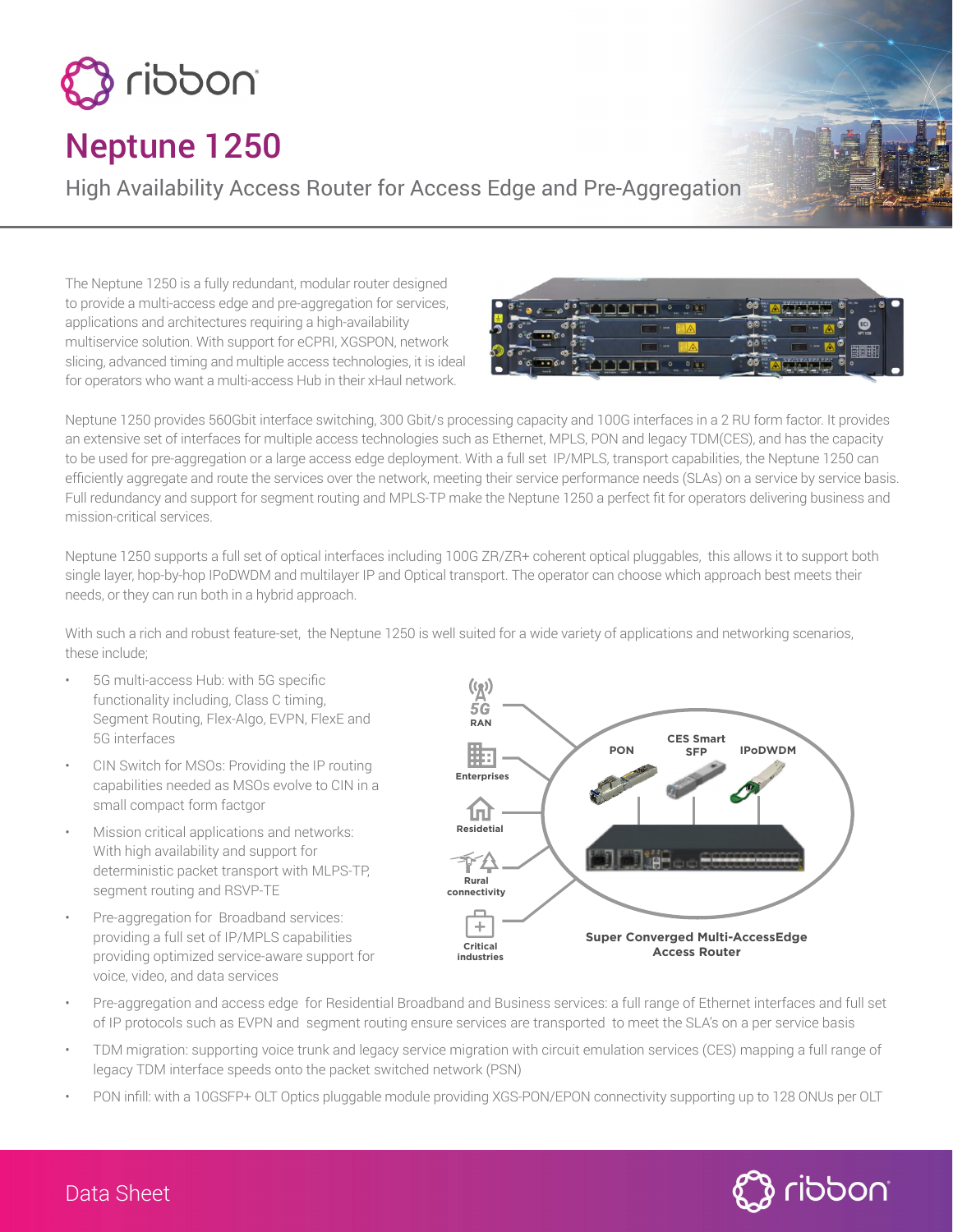### Neptune 1250 Key Product Highlights

- Multi-access Edge and pre-aggregation supporting Ethernet, XGS-PON, EPON, TDM with CES
- 2RU small form factor with a 243mm depth
- Optional 2U expansion shelves for increased fan-out and optical amplification
- Supports IPoDWDM and IPoOTN with 100G ZR/ZR+ optics support
- MEF 3.0 Compliant
- Precise frequency and phase/time synchronization using the latest industry standards G.8273.2 Class C compliant
- Rich quality-of-service capabilities for different SLAs
- Open NE for 3rd Party Management
- Advanced Management Capabilities provided by Muse Software



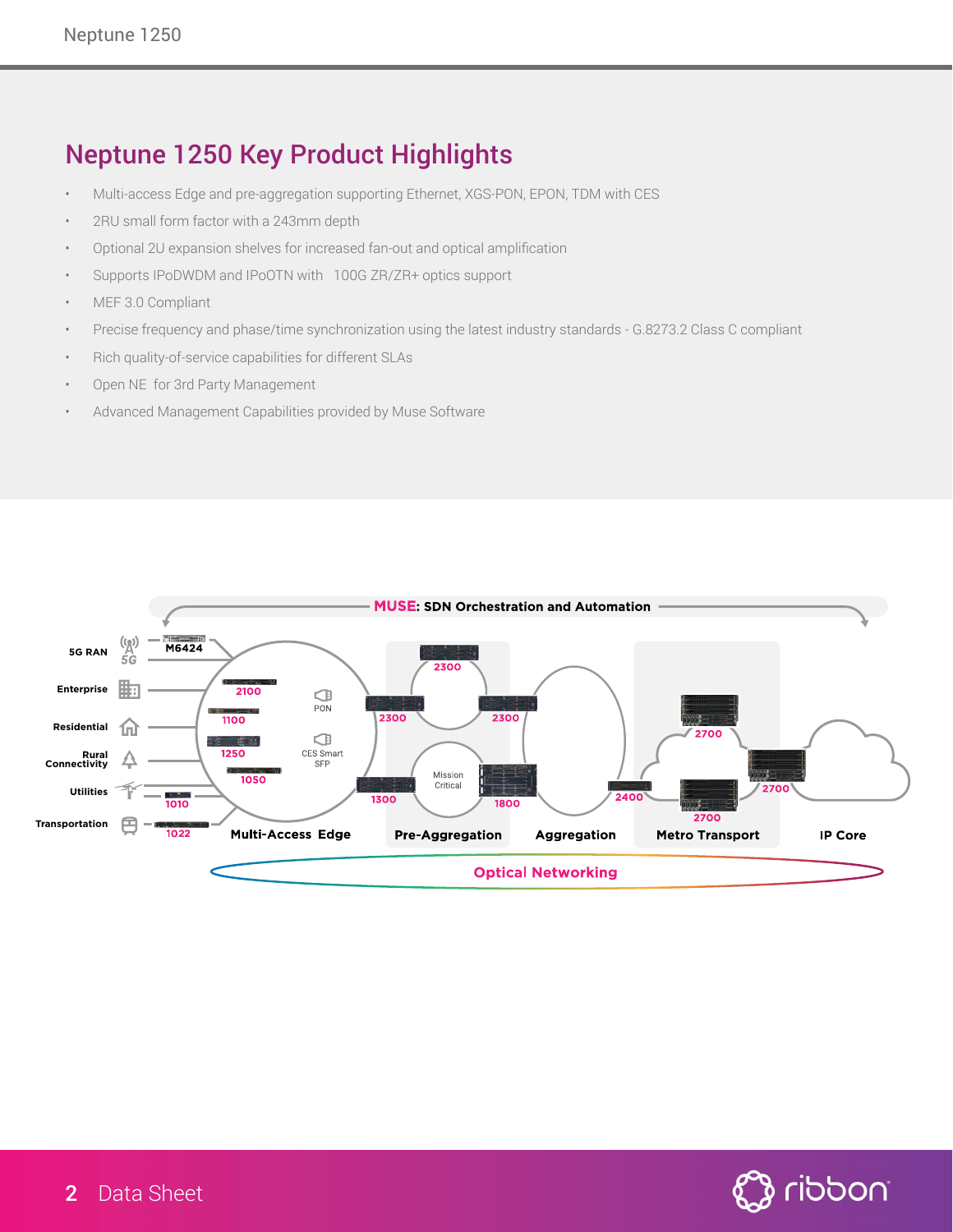## Key Neptune 1250 Product Specifications

#### **Platform**

| <b>Description</b>            | Specification                                                                                                                                                                                                                                                                                                                                                                                                                |
|-------------------------------|------------------------------------------------------------------------------------------------------------------------------------------------------------------------------------------------------------------------------------------------------------------------------------------------------------------------------------------------------------------------------------------------------------------------------|
| <b>CPU</b>                    | 8-cores PPC<br>$\bullet$                                                                                                                                                                                                                                                                                                                                                                                                     |
| <b>Memory</b>                 | 8G DRAM<br>$\bullet$                                                                                                                                                                                                                                                                                                                                                                                                         |
| <b>Storage</b>                | 16GB eMMC<br>$\bullet$                                                                                                                                                                                                                                                                                                                                                                                                       |
| <b>Interfaces</b>             | 4 x 100G, 80 x 100/1000 BaseX, 32 x 10GE OTN, 16 x 25G, 8 x 50G<br>$\bullet$                                                                                                                                                                                                                                                                                                                                                 |
| <b>FlexE</b> Interfaces       | 200G FlexE capacity, 5G granularity per channel 2 x 100GE FlexE, 4 x 50GE FlexE<br>$\bullet$                                                                                                                                                                                                                                                                                                                                 |
| Performance                   | 300Gbps<br>$\bullet$                                                                                                                                                                                                                                                                                                                                                                                                         |
| <b>Power Supplies</b>         | 2 hot swappable with 1+1 redundancy<br>$\bullet$                                                                                                                                                                                                                                                                                                                                                                             |
| Cooling                       | 1 Fan,<br>$\bullet$<br>Airflow - right to left<br>$\bullet$                                                                                                                                                                                                                                                                                                                                                                  |
| Timing                        | SyncE with ESMC<br>$\bullet$<br>1588v2<br>$\bullet$<br><b>GNSS</b> receiver<br>$\bullet$<br>External timing 1PPS and TOD<br>$\bullet$<br>Internal stratum 3E clock (holdover state)<br>$\bullet$<br>Primary and secondary sources (supports SSM bits)<br>$\bullet$<br>ACR, DCR<br>$\bullet$<br>Loop timing on SAToP, TDM bits (T3/T4), and SNTP<br>$\bullet$<br>G.8262.1, G.8275.1<br>$\bullet$<br>$G.8273.2 - class C$<br>٠ |
| <b>Physical Specification</b> | $2$ RU<br>$\bullet$<br>Dimension: 483 mm (W) x 243 mm (D) x 88mm (H)<br>$\bullet$<br>Weight chassis: 4.2Kg<br>$\bullet$                                                                                                                                                                                                                                                                                                      |

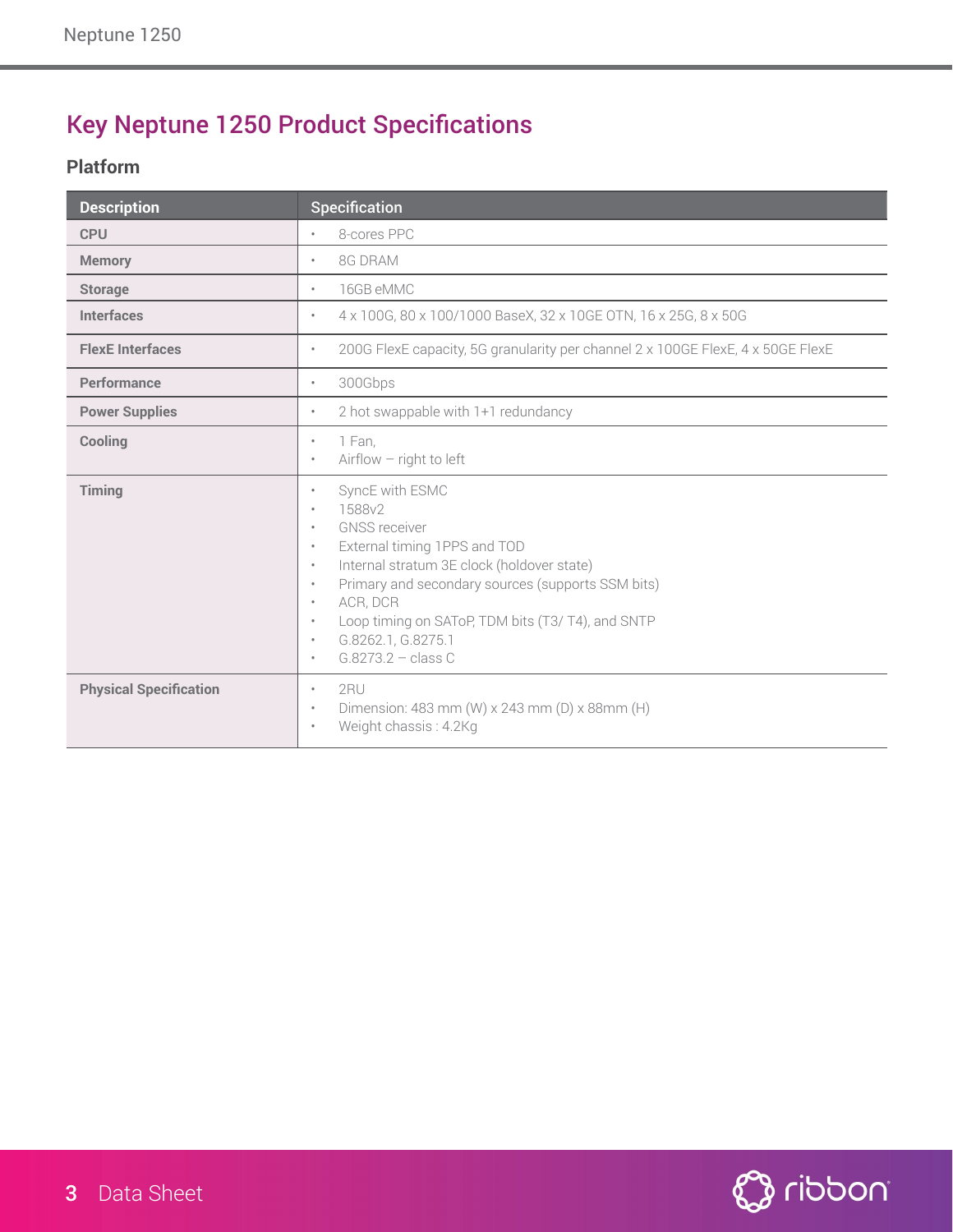### **Multi-access Edge Capabilities**

| <b>Description</b>       | <b>Specification</b>                                                                                                                                                                                                                                                                                                                                                                                                                                                                                                                          |
|--------------------------|-----------------------------------------------------------------------------------------------------------------------------------------------------------------------------------------------------------------------------------------------------------------------------------------------------------------------------------------------------------------------------------------------------------------------------------------------------------------------------------------------------------------------------------------------|
| <b>L2/L3 VPN Sevices</b> | L2VPN - MEF 3.0 (IP-MPLS and MPLS-TP)<br>E-Line<br>E-LAN<br>E-Tree<br>E-Access<br>$\bullet$<br>Ethernet Virtual Private Network (EVPN)<br>$\bullet$<br>Virtual Private Wire Service (EVPN-VPWS, EVPN-ELINE)<br>Virtual Private LAN Services (EVPN-VPLS, EVPN-ELAN)<br>$\bullet$<br>Anycast IRB with IPv4 and IPv6 support<br>$\bullet$<br>Multihoming - Active-Active, Single-Flow-Active, Port-Active<br>$\bullet$<br>PW Virtual Ethernet Segment<br>$\bullet$<br>L3VPN<br>$\ddot{\phantom{a}}$<br>IPv4 VRF<br>6VPE<br>IRB, PHT<br>$\bullet$ |
| <b>IP Over DWDM</b>      | <b>CWDM</b><br>$\bullet$<br><b>DWDM</b><br>$\bullet$<br>Amplifiers<br>$\bullet$<br>100G coherent interfaces<br>$\bullet$<br>ZR, OPENZR+ application<br>$\bullet$<br>QSFP_DD for 100G<br>$\bullet$                                                                                                                                                                                                                                                                                                                                             |
| <b>TDM Services</b>      | <b>Circuit Emulation Services (CES)</b><br>$\bullet$<br>$\bullet$<br>SAToP<br><b>CESoPSN</b><br>$\bullet$<br>CEP                                                                                                                                                                                                                                                                                                                                                                                                                              |
| <b>TDM Pluggables</b>    | E1/T1<br>$\bullet$<br>E3/DS3<br>$\bullet$<br>STM-1/0C-3<br>$\bullet$<br>STM-4/OC-12<br>$\bullet$<br>STM-16/OC-48<br>$\bullet$<br>1 x STM-16/OC-48 (per smart SFP)<br>$\bullet$                                                                                                                                                                                                                                                                                                                                                                |
| <b>TDM Interfaces</b>    | Max. Interfaces:<br>$\bullet$<br>96 x E1/T1<br>$\bullet$<br>12 x STM-1/0C-3<br>3 x STM-4/OC-12                                                                                                                                                                                                                                                                                                                                                                                                                                                |
| <b>PON Pluggables</b>    | Smart SFP 10G XGS-PON - 10G SFP+ OLT optics modules<br>$\ddot{\phantom{a}}$                                                                                                                                                                                                                                                                                                                                                                                                                                                                   |

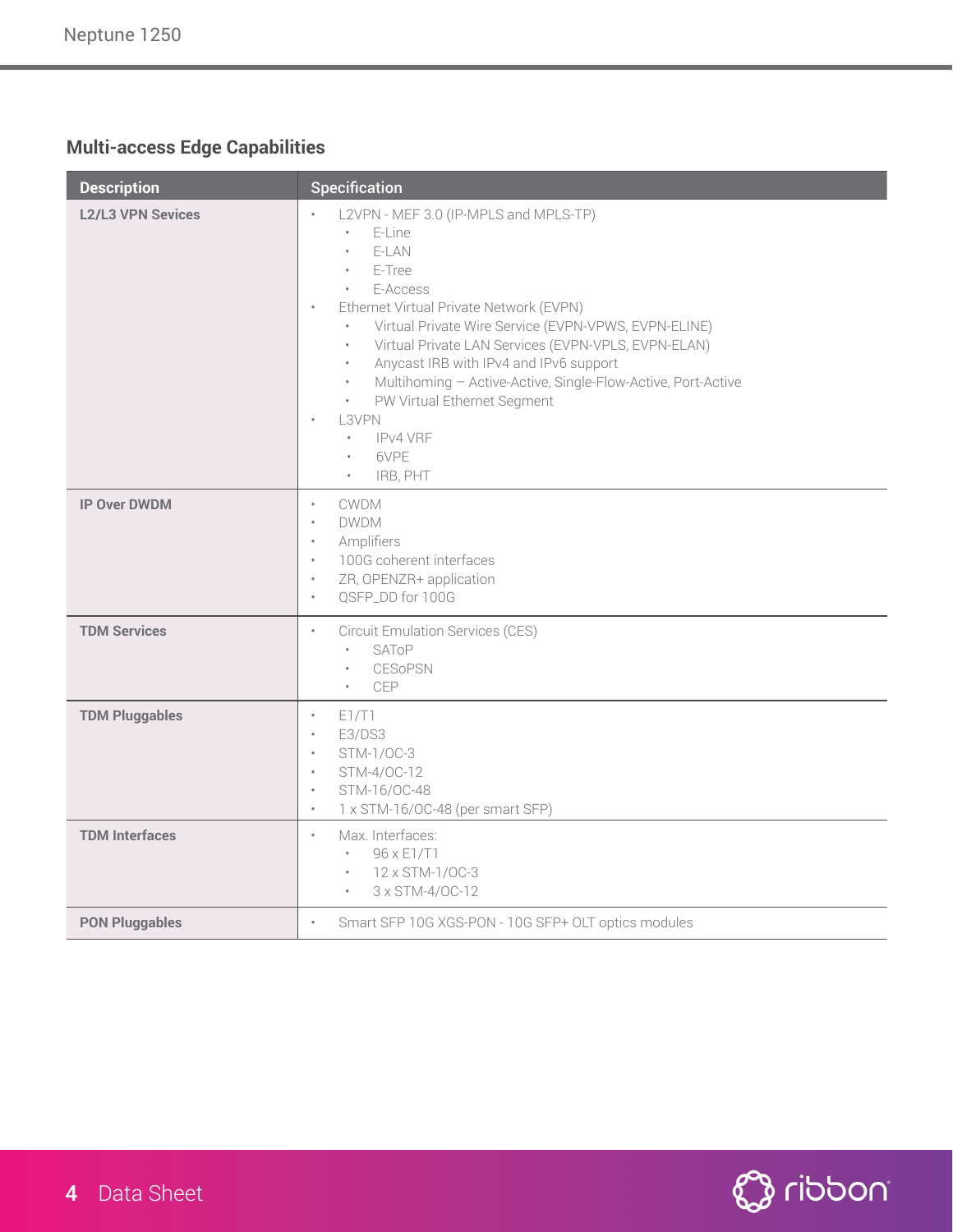### **Software features provided by the Neptune's IP Wave rNOS**

| <b>Description</b>          | Specification                                                                                                                                                                                                                                                                                                                                                                                                                                                                                                                                                                                                                                                                 |
|-----------------------------|-------------------------------------------------------------------------------------------------------------------------------------------------------------------------------------------------------------------------------------------------------------------------------------------------------------------------------------------------------------------------------------------------------------------------------------------------------------------------------------------------------------------------------------------------------------------------------------------------------------------------------------------------------------------------------|
| Layer <sub>2</sub>          | Layer 2 forwarding and bridging<br>$\bullet$<br>Bridge Domains (BD)<br>$\bullet$<br>Flexible VLAN-Tagging<br>$\bullet$<br>IEEE 802.1Q VLANs and Q-in-Q<br>$\bullet$<br>Ethernet Link Aggregation Group (LAG)<br>$\bullet$<br>Link Aggregation Control Protocol (LACP) 802.3ad<br>$\bullet$<br>G.8032<br>$\bullet$<br>Spanning Tree Protocol<br>$\bullet$<br>Jumbo frames on all ports<br>$\bullet$                                                                                                                                                                                                                                                                            |
| Layer 3                     | IPv4 and IPv6 unicast routing<br>$\bullet$<br>Layer 3 interfaces: physical interfaces and logical interfaces (Units).<br>$\bullet$<br>Virtual Routing and Forwarding (VRF)<br>$\bullet$<br>Open Shortest Path First (OSPFv2, OSPFv3)<br>$\bullet$<br>Intermediate System to Intermediate System (ISIS)<br>$\bullet$<br>Multiprotocol Border Gateway Protocol (MP-BGP)<br>$\bullet$<br>Equal-Cost Multipath (ECMP)<br>$\bullet$<br>Bidirectional Forwarding Detection (BFD), MH-BFD<br>$\bullet$<br>Virtual Router Redundancy Protocol (VRRP)<br>$\bullet$<br>Integrated Routing Bridging (IRB), Anycast IRB<br>$\bullet$<br>Pseudowire Headend Termination (PHT)<br>$\bullet$ |
| <b>MPLS</b>                 | Label switching (LER, LSR)<br>$\bullet$<br>Label Distribution Protocol (LDP)<br>$\bullet$<br>BGP Labeled Unicast (BGP-LU)<br>$\bullet$<br>MPLS-TP<br>$\bullet$<br>MPLS Traffic Engineering with RSVP-TE, SR-TE<br>$\bullet$<br>Point-to-point L2VPN - Static, T-LDP, EVPN-VPWS<br>$\bullet$<br>Multipoint L2VPN - VPLS, EVPN<br>$\bullet$<br>EVPN with Anycast IRB<br>$\bullet$<br>6VPE<br>$\bullet$<br>IP Loop-Free Alternate (LFA) Fast Reroute (FRR)<br>$\bullet$<br>RSVP-TE Fast Reroute (FRR) and Path-Protection<br>$\bullet$                                                                                                                                           |
| <b>Segment Routing (SR)</b> | <b>SR-MPLS</b><br>$\bullet$<br>ISIS, OSPF, BGP extensions to segment routing<br>$\bullet$<br>TI-LFA<br>Segment Routing Traffic Engineering (SR-TE, SR Policies)<br>۰<br>PCE, PCC initiated SR Policies<br>Path Protection<br>$\bullet$<br>TI-LFA Local Repair Protection<br>Anycast SID<br>$\bullet$<br><b>Binding SID</b><br>SR, SR-TE OAM<br>Flexible Algorithm<br>۰<br><b>BGP Color Extended Community</b>                                                                                                                                                                                                                                                                 |

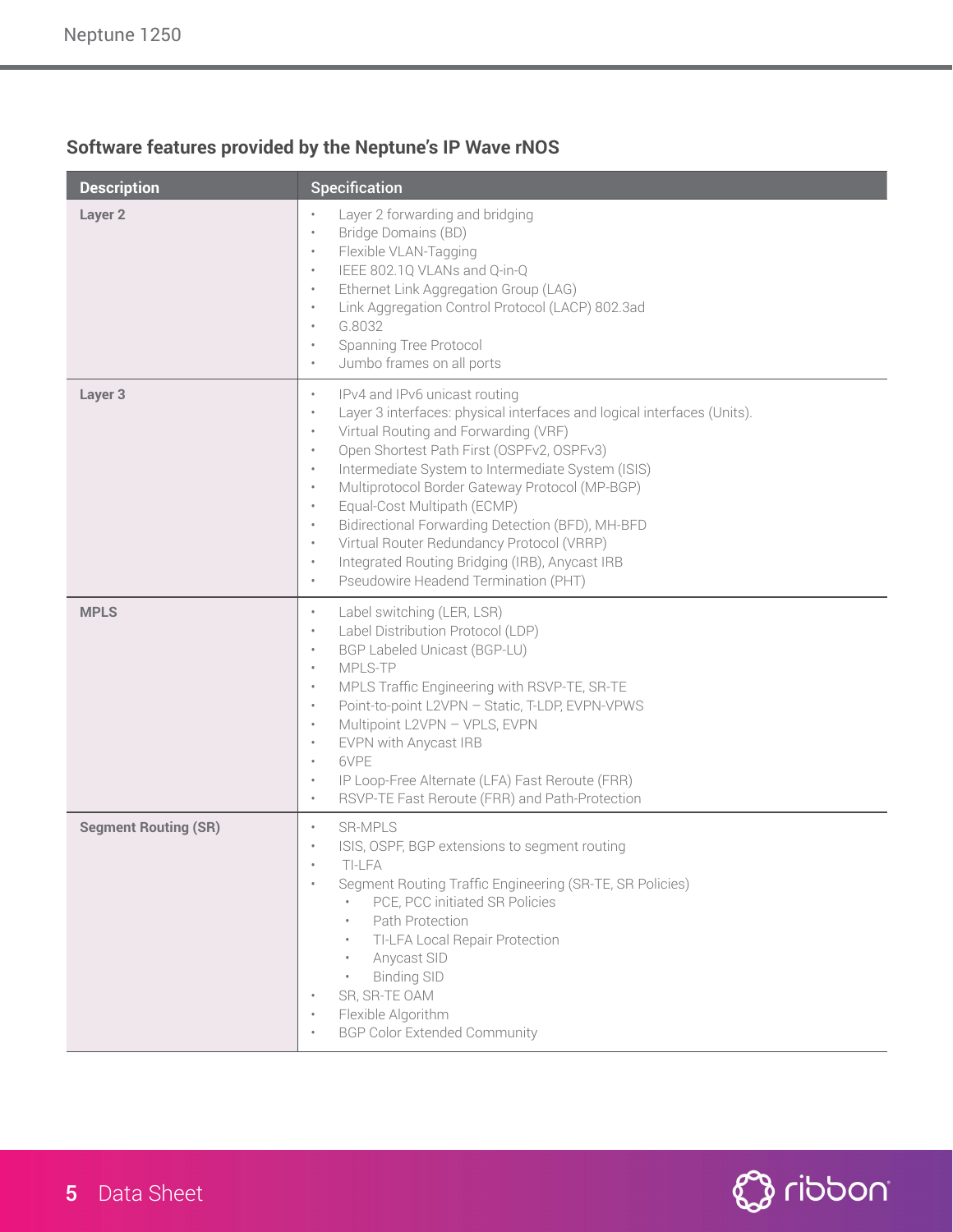| <b>Description</b>              | Specification                                                                                                                                                                                                                                                                                                                                                                                                                               |
|---------------------------------|---------------------------------------------------------------------------------------------------------------------------------------------------------------------------------------------------------------------------------------------------------------------------------------------------------------------------------------------------------------------------------------------------------------------------------------------|
| <b>Multicast</b>                | IPv4 and IPv6 Multicast Routing<br>$\bullet$<br>PIM-SM, PIM-SSM, PIM-ASM<br>$\bullet$<br>IGMPv3, MLDv2<br>$\bullet$<br><b>MSDP</b><br>$\bullet$<br>Anycast RP<br>$\bullet$<br><b>BGP IPv4 Multicast</b><br>$\bullet$                                                                                                                                                                                                                        |
| <b>Quality of Service (QoS)</b> | Class-based 3-level Hierarchical QoS<br>$\bullet$<br>Virtual Output Queueing (VOQ)<br>$\bullet$<br>Policing, Shaping<br>$\bullet$<br>Multi-level priority queuing<br>$\bullet$<br>Classification based on L2/L3/L4 fields<br>$\bullet$<br>Remarking<br>$\bullet$<br>Weighted Random Early Detection (WRED)<br>$\bullet$<br>Deep packet buffer<br>$\bullet$                                                                                  |
| <b>OAM</b>                      | Ethernet OAM - IEEE802.3ah, IEEE 802.1ag and ITU-T Y.1731 PM<br>$\bullet$<br>IP OAM - BFD, Ping, Trace-route, TWAMP<br>$\bullet$<br>MPLS-TP OAM - G8113.2, RFC5860, BFD<br>٠<br>MPLS OAM - Ping/Traceroute MPLS<br>$\bullet$<br>RFC 2544 Generator, Y.1564<br>٠<br>LLDP<br>$\bullet$<br><b>DHCP Relay</b><br>٠<br><b>Streaming Telemetry</b><br>$\bullet$<br>sFlow<br>$\bullet$<br>Link Delay-Measurement<br>$\bullet$                      |
| <b>Security</b>                 | Control-plane and management plane protection<br>$\bullet$<br>Authentication, Authorization, and Accounting (AAA)<br>$\bullet$<br><b>RADIUS</b><br>$\bullet$<br>Terminal Access Controller Access-Control System Plus (TACACS+)<br>$\bullet$<br>Secure Shell (SSH)<br>$\bullet$<br>Layer 2 and Layer 3 ingress Firewall filters (ACL)<br>$\bullet$<br>Unicast Reverse Path Forwarding (Unicast RPF)<br>$\bullet$<br>IEEE802.1x<br>$\bullet$ |
| <b>Manageability</b>            | CLI<br>$\bullet$<br>LCT<br>SNMP MIB<br>$\bullet$<br>NETCONF/gRPC - XML, JSON, GPB<br>$\bullet$<br>YANG models - OpenConfig, IETF<br>$\bullet$<br>Muse software suite (SDN orchestration and control)<br>$\bullet$<br>LightSOFT <sup>®</sup> NMS<br>$\bullet$<br>Zero-Touch Provisioning (ZTP)<br>$\bullet$                                                                                                                                  |

### **Software features provided by the Neptune's IP-Wave rNOS (continued)**

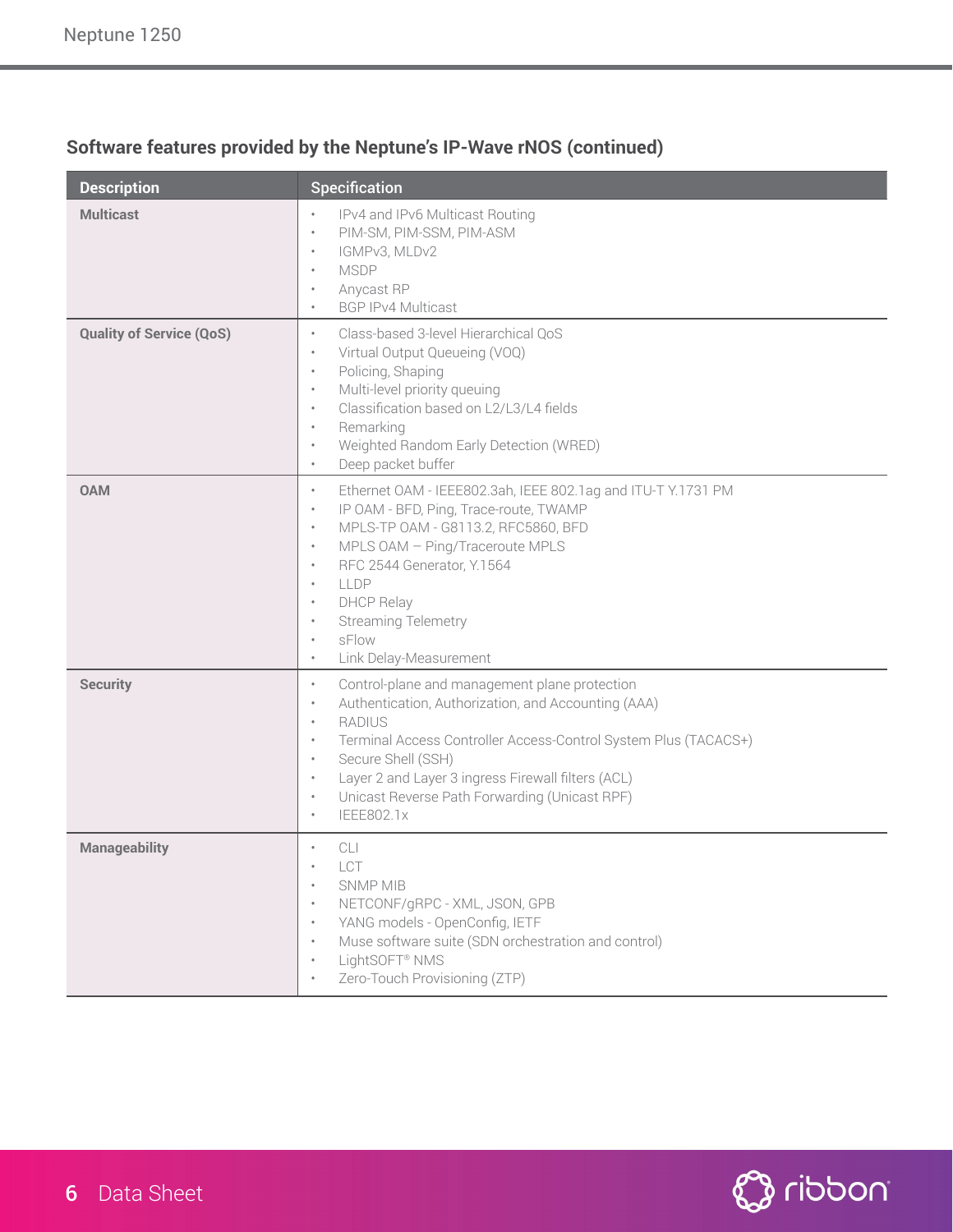#### **Environmental**

| <b>Description</b>                           | <b>Specification</b>                   |
|----------------------------------------------|----------------------------------------|
| <b>Operating environment and</b><br>altitude | -5°C to +55°C (23°F to 131°F)          |
| <b>Operating Humidity</b>                    | 5% to 95%                              |
| <b>Altitude</b>                              | Up to 4000 m                           |
| <b>Acoustics</b>                             | NEBS GR-63-CORE                        |
| <b>Power over Ethernet (PoE+)</b>            | Up to 30W                              |
| <b>Power input</b>                           | -40 VDC to -72 VDC, 110 VAC to 230 VAC |
| <b>Power dissipation</b>                     | 215W                                   |